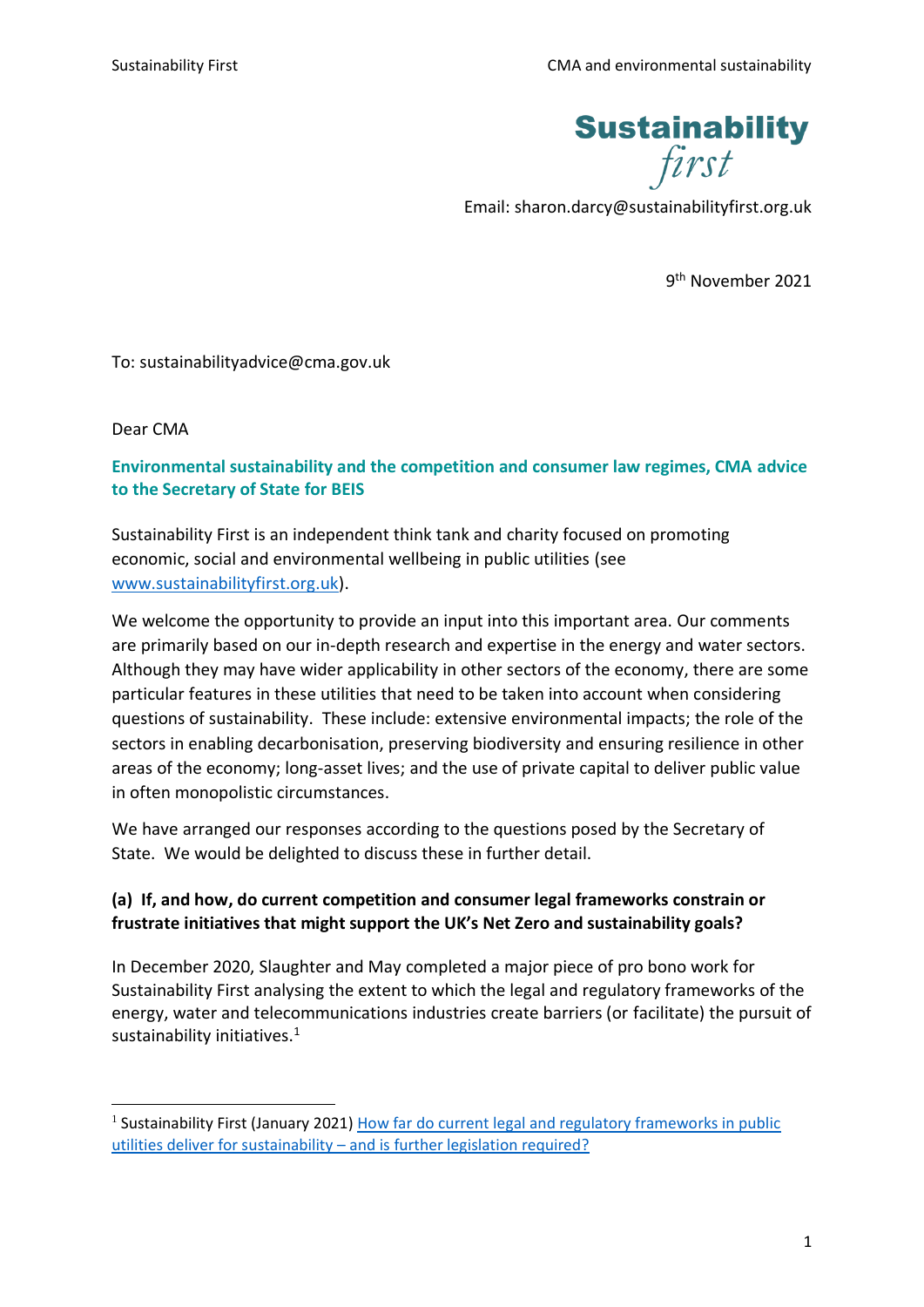Sustainability First's conclusion from this work is that there *is* scope within the current legal and regulatory arrangement for more to be done to encourage sustainability and that no one should hide behind the law or regulation not to deliver sustainable outcomes in utilities. Generally, companies have flexibility within the existing regulatory regime to pursue sustainability initiatives and regulators have flexibility within the existing legal regime to support sustainability practice. All sides need to recognise their own agency in delivering sustainability.

That being said, it is important to recognise that to get change at the scale and pace needed to deliver on our net zero commitments, and to enable the more fundamental systems change needed to ensure the wellbeing of people and planet, competition and consumer protection laws will need to reorientate to give far greater weight to net zero and resilience. 2

In addition to the above, given current frameworks, it might take a brave company or regulator to take sustainability initiatives that do not have implicit support from the Government and other stakeholders. The Call for Inputs recognises that delivering sustainability often requires a difficult balancing act, trade-offs and identification of winwins which can be complex and challenging. Competition and consumer policy frameworks can play a key role here.

Our analysis of Slaughter's work concluded that to address these issues requires not only changing some of the 'hard levers' open to government actors but also supporting the transformational change in mindsets and attitudes now taking place across the economy towards sustainability. We have identified that this needs to address the following gaps – **the '4 i's'** - in terms of delivering sustainability, addressing climate impacts and long-term public interest outcomes in utilities:

- 1) **Influence**: How companies, regulators, policy makers and investors are influenced by the behaviours of other stakeholders. Our research has pointed to the need to acknowledge that it is crucial to understand how "external" factors (e.g. values and trends regarding environmental, social and economic contexts) influence decision making and how this is inevitably informed by the cultural weightings those making decisions use;
- 2) **Interaction:** How different actors companies, regulators, policy makers, investors and civil society groups – and issues interact (both within and between sectors) noting that one can influence the other. This is particularly important for sustainability where decision making often requires partnerships, collaboration and systems thinking that can span organisational silos. Knowing that greater interaction between all actors in the sectors is needed is not sufficient to facilitating it; it is essential to clarify how actors should interact, which again is also shaped by organisational cultures and processes;

<sup>&</sup>lt;sup>2</sup> For an analysis of some of the issues around systems change, see our October 2021 book Together for a Fair [Climate Future](https://www.sustainabilityfirst.org.uk/2021-virtual-book) (pages 33-53).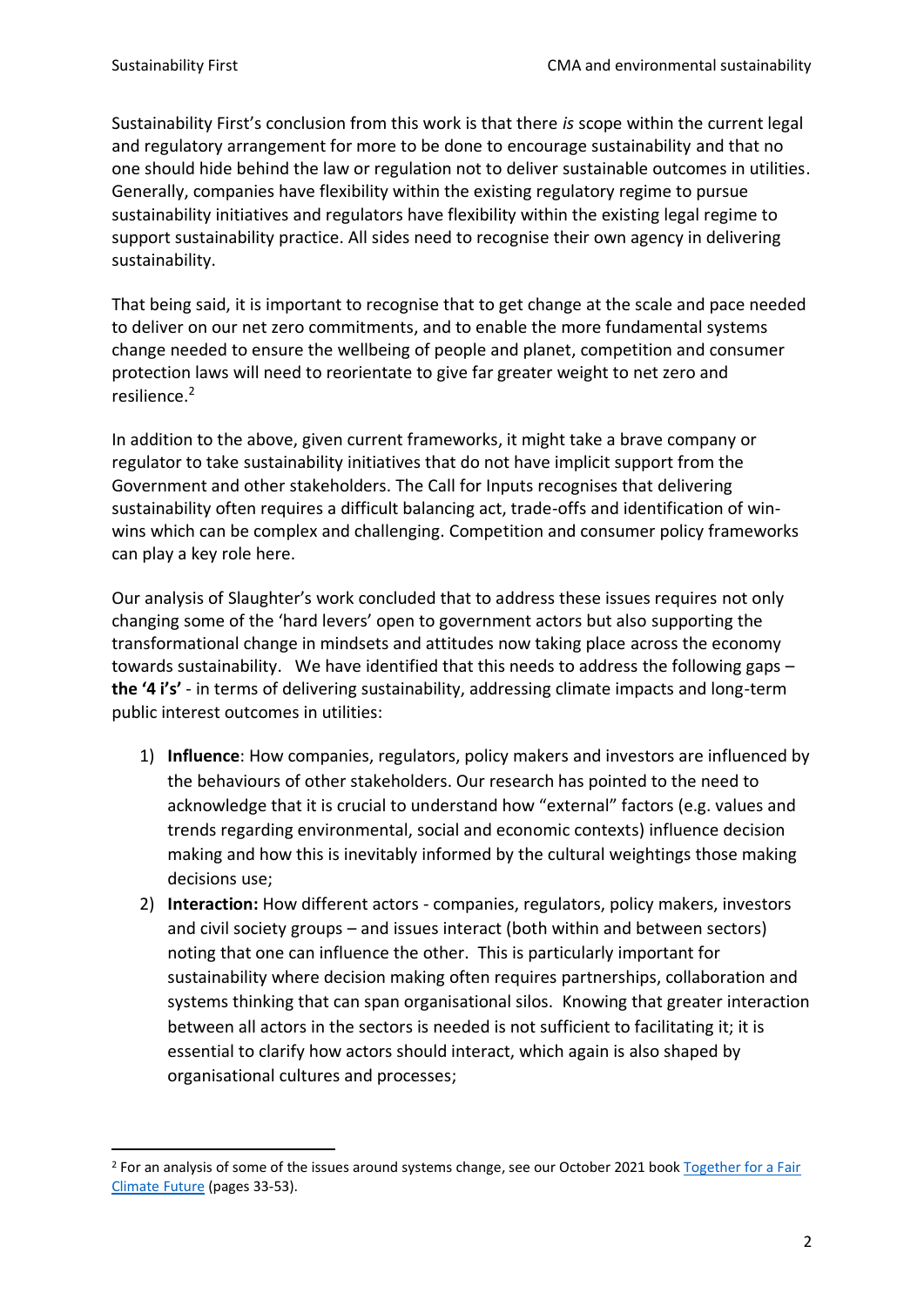- 3) **Interpretation:** How the law and regulation are interpreted by all sides. Interpretation of both existing laws and regulations as well as existing or new principles, cannot be viewed independently of the cultural and organisational situation of those interpreting them. How different actors interpret the legal and regulatory frameworks in which they operate can shape how they approach tradeoffs and co-benefits; and
- 4) **Implementation:** How policy and regulation are implemented in practice. Implementation is also shaped by culture but can also be impacted by practicalities and events.

Our major Sustainability Principles project is developing a framework of principles to address these issues.<sup>3</sup> The CMA would be very welcome to attend the invitation only project workshop that we are holding in partnership with the British Academy on how to approach sustainability related trade-offs and identify synergies / co-benefits.

As the CMA considers further how it makes value judgements on the balance between competition and sustainability outcomes, it will clearly also want to consider *who* is making the judgements. This raises questions of governance and diversity in the CMA's own boards and committees (as well as in regulators and companies): including diversity of expertise; cognitive diversity; and socio-demographic diversity.<sup>4</sup> Our Together for a Fair Climate Future work has highlighted the importance of this issue for better decisions and for building public support for decarbonisation.

Last, transparency around trade-offs, including on the evidence and assumptions on which they are based, how interdependencies have been taken into account, mechanisms used etc, will be crucial to develop confidence in the judgements the CMA may make in this area.

## **(b) Are there changes to the UK's competition and consumer law that would help to achieve the UK's Net Zero and sustainability goals?**

We have identified three key areas where we consider changes to competition law could help to achieve net zero and wider sustainability goals:

1. **Cooperation, collaboration and partnerships**: We consider that there is a case for clearer competition law guidance to facilitate co-operation between companies to deal with climate, and potentially other environmental issues (such as systemic biodiversity and habitat loss), recognising the **CMA**'s lead on this rather than sector regulators. The CMA put out guidance to support cooperation on Covid.<sup>5</sup> Something similar on climate could be helpful recognising that concern about potential competition issues can inhibit collaboration on public interest issues.

<sup>&</sup>lt;sup>3</sup> See here for more details of this projec[t https://sustainabilityfirst.org.uk/sustainability-principles](https://sustainabilityfirst.org.uk/sustainability-principles) 4 See Chapter 6, Sustainability First (October 2021) [Together for a Fair Climate Future](https://sustainabilityfirst.org.uk/images/publications/Sustainable_Futures/Virtual_Book_2021/Together_for_a_Fair_Climate_Future_Virtual_Book_2021.pdf)

<sup>5</sup>[https://assets.publishing.service.gov.uk/government/uploads/system/uploads/attachment\\_data/fil](https://assets.publishing.service.gov.uk/government/uploads/system/uploads/attachment_data/file/875468/COVID-19_guidance_-.pdf) [e/875468/COVID-19\\_guidance\\_-.pdf](https://assets.publishing.service.gov.uk/government/uploads/system/uploads/attachment_data/file/875468/COVID-19_guidance_-.pdf)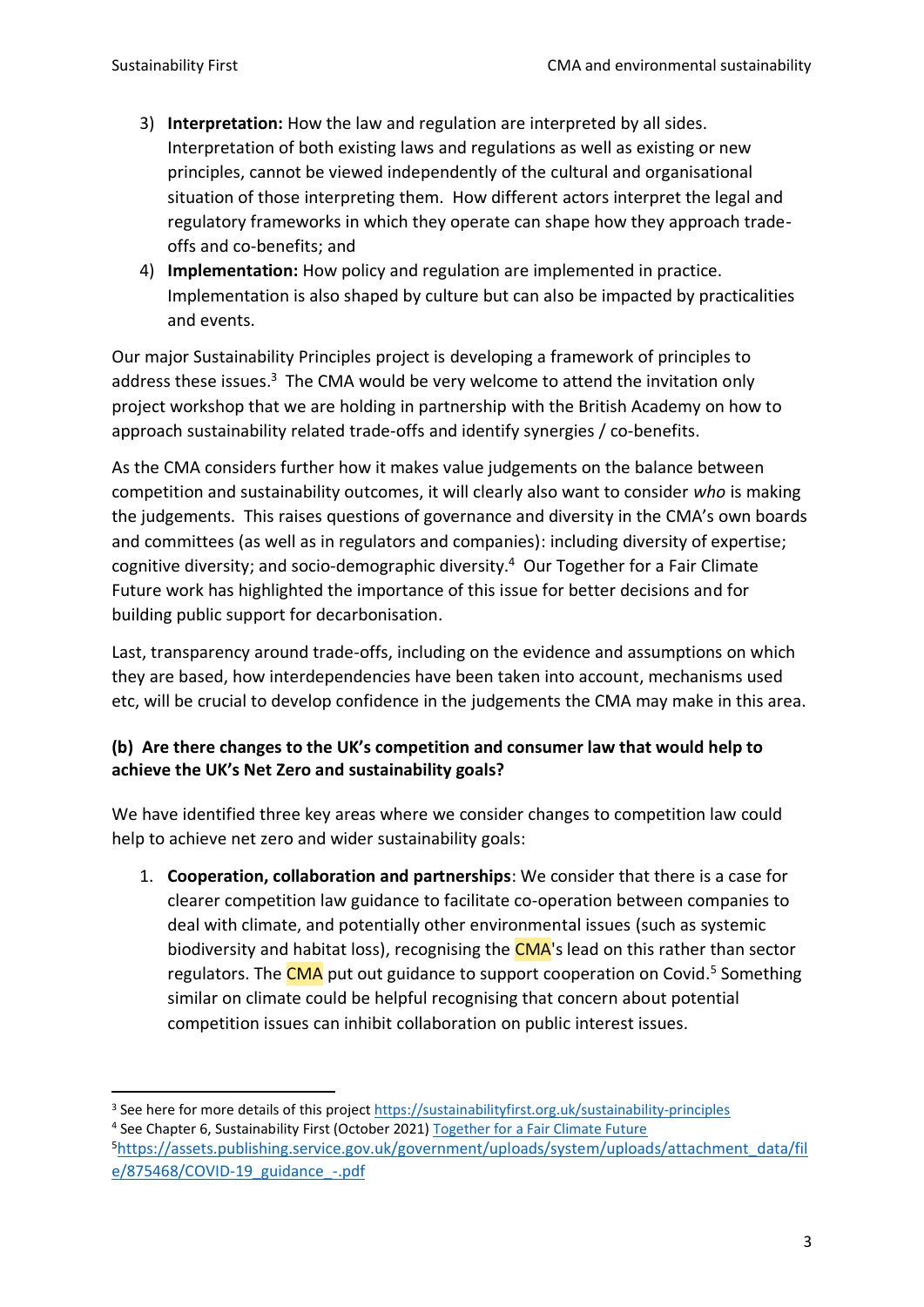In our view, partnerships are crucial in certain areas to deal with systemic risks and to open up the opportunities for greater circularity etc. Striking an appropriate balance between competition and collaboration can be difficult. Both can be important. Clearer guidance and careful signalling by the CMA and others is needed here to ensure that competition legislation isn't judged as more restrictive than it actually is.

- 2. **A focus on wider citizen as opposed to consumer interests, outcomes and harms**. This is particularly important for essential services such as utilities and sectors going through transformative change where market boundaries are fluid and dynamic. Taking a citizen perspective entails not only understanding wider social and community impacts but also embracing broader and longer-term perspectives that include the needs and interests of current and future generations.<sup>6</sup>
- 3. **Supporting new purposeful regulatory and business approaches**: Our extensive Fair for the Future Project (2018-2021) identified the role of corporate purpose in delivering environmental sustainability and public value in utilities and the need for utilities regulation to move from a series of one-shot 'winner takes all' games in price control periods to a more strategic approach to the delivery of public interest outcomes over multiple price control periods.<sup>7</sup> For this to happen, regulators need to experiment and innovate. They need to consider how their approach could change to enable a more purposeful environment and the type of assurance they need from businesses that they are delivering environmental sustainability and wider public value.

By its nature, not all of this innovation will work. The CMA needs to coinvent and reinvent how they interact with regulators on the purposeful agenda, to provide the space to allow regulators to adopt a more permissive approach without facing reputational damage or undue blame where properly considered innovation/experimentation does not ultimately deliver the benefits hoped for.

This will entail consideration of what the red lines are in terms of where regulators may transfer assurance to third parties and where they can take a more risk based approach. As sustainability metrics improve and certification mechanisms such as B Corps become more robust, there will be increasing scope for regulators to place more reliance on these mechanisms, or, for example, on solutions co-invented with local community stakeholders. Early and transparent discussions with the CMA about how much weight should be placed on such assurance will be important to build trust and confidence in new approaches.

<sup>6</sup> Sustainability First (June 2021[\) And what about your grandchildren?](https://www.sustainabilityfirst.org.uk/images/publications/expert_viewpoints/And_what_about_your_grandchildren.pdf)

<sup>7</sup> Sustainability First (March 2021) [Regulation for the future: The implications of public purpose for policy and](https://www.sustainabilityfirst.org.uk/images/publications/fair_for_the_future/Regulation_for_the_future_the_implications_of_public_purpose_for_policy_and_regulation_in_utilities.pdf)  [regulation in utilities](https://www.sustainabilityfirst.org.uk/images/publications/fair_for_the_future/Regulation_for_the_future_the_implications_of_public_purpose_for_policy_and_regulation_in_utilities.pdf)